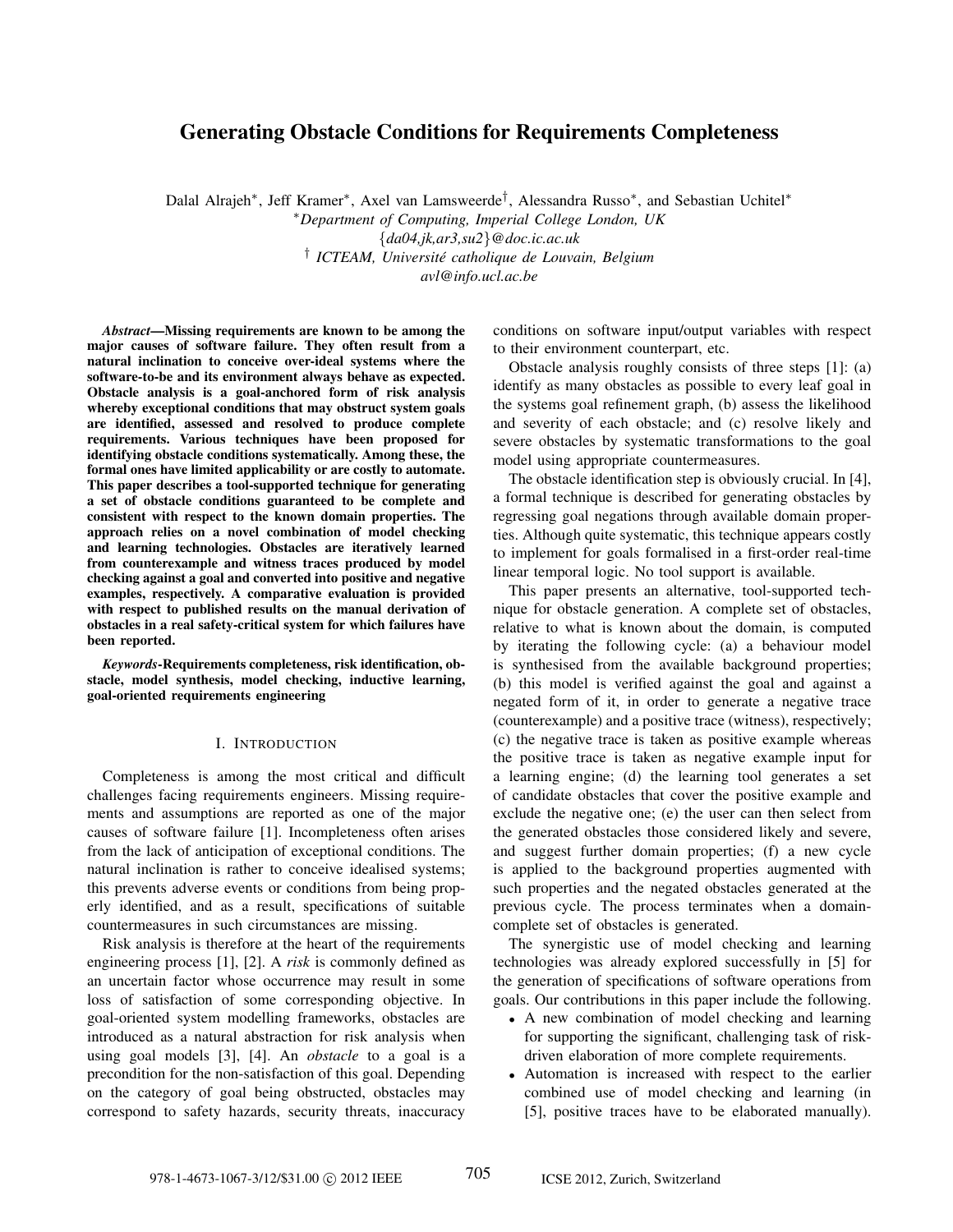Moreover, the goal specification language is much more expressive, allowing us to capture the full range of *Achieve* and *Maintain* goals (only *Immediate Achieve* goals are considered in [5]).

• Tool support is provided for formal obstacle generation, which was unavailable to date. Moreover, with respect to earlier techniques, the one here generates obstacles that are domain-consistent by construction (domainconsistency checks have to be performed separately in [4]). The technique is also guaranteed here to converge to a domain-complete set of obstacles.

The paper is organised as follows. Section II briefly provides some background on goal modelling, obstacle analysis, labelled transition systems for behaviour model analysis and synthesis, fluent linear temporal logic for goal specification and inductive logic programming for learning obstacles. Section III introduces a motivating example. The approach is detailed in Section IV. Section V discusses our experience in using our technique and tool for generating a variety of obstacles in a real safety-critical system for which failures have been reported [6]. Some related work is discussed in VI. Section VII concludes the paper.

## II. BACKGROUND

# *A. Goal-Oriented Modelling and Obstacle Analysis*

A *goal* is a prescriptive statement of intent to be satisfied by the agents forming the system. The latter include the software to be developed, pre-existing software, devices such as sensors and actuators, people, etc. The word *system* thus refers to the software-to-be together with its environment. Unlike goals, *domain properties* are descriptive statements about the problem world (such as natural laws). A goal model is an AND/OR graph showing how goals contribute positively or negatively to each other [1]. Parent goals are obtained by abstraction whereas child goals are obtained by refinement. In a goal model, each leaf goal is assigned to a single system agent as a *requirement* or *assumption* depending on whether it is assigned to the software-to-be or an environment agent, respectively.

A goal may be *behavioural* or *soft* depending on whether it can be satisfied in a clear-cut sense or not. This paper focusses on behavioural goals. A behavioural goal captures intended behaviour declaratively and implicitly. It can be of type *Achieve* or *Maintain/Avoid*. The specification pattern for an *Achieve* goal is **if** *C* **then sooner-or-later** *T*, where *C* denotes a *current* condition and *T* a *target* condition, with obvious particularisations to *Immediate Achieve*, *Bounded Achieve* and *Unbounded Achieve* goals. The pattern for a *Maintain* (resp. *Avoid*) goal is [**if** *C* **then**] **always** *G* (resp. [**if** *C* **then**] **never** *B*), where *G* and *B* denote a *good* and *bad* condition, respectively.

An obstacle to a goal is a domain-satisfiable precondition for the non-satisfaction of this goal. The following definition makes this more precise [1], [4].

Definition 1. *Let Dom be a set of known domain properties and G a goal assertion. An assertion O is said to be an obstacle to G in Dom iff the following conditions hold:*

| $\bullet$ {O, Dom} $\models \neg G$ | <i>(obstruction)</i> |
|-------------------------------------|----------------------|
|                                     |                      |

•  $\{O,Dom\} \not\models false$  (domain consistency)

Obstacles can be AND/OR refined into sub-obstacles, resulting in a goal-anchored form of risk tree. In such tree, the root obstacle is the negation of the associated leaf goal in the goal model; an AND-refinement captures a combination of sub-obstacles entailing the parent obstacle; an ORrefinement captures alternative ways of entailing the parent obstacle —and, recursively, of obstructing the corresponding leaf goal; the leaf sub-obstacles are single, fine-grained obstacles whose likelihood can be easily estimated.

Definition 2. *Let Dom be a set of known domain properties* and G a goal assertion. A set of obstacles  $O_1, O_2, \ldots, O_n$ *to* G *is said to be domain-complete for* G *in Dom if the following condition holds:*

 $\neg O_1, \neg O_2, \ldots, \neg O_n, Dom \models G$  (*domain-completeness*)

Note that completeness, while highly desirable, is bounded by what we know about the domain. Obstacle generation techniques should therefore support the incremental elicitation of relevant domain properties as well. Patternbased heuristics can be used for more focussed elicitation [1]. In particular, for the above patterns defining *Achieve* and *Maintain/Avoid* goals, domain properties of the form **if** *T* **then** *N* or **if** *G* **then** *N* are worth eliciting, where *N* denotes a *necessary* condition for the target condition *T* or good condition *G*; they result in obstacles of form [*C* **and**] **never** *N* or [*C* **and**] **sooner-or-later not** *N*, respectively.

# *B. Model Checking*

Model checking is an automated technique for verifying that a model M satisfies property  $\phi$ , written  $M \models \phi$ . In this paper we are interested in declarative models and properties both expressed in a temporal logic called Fluent Linear Temporal Logic (FLTL) [7] with labelled transition systems as the semantic structure.

In FLTL, a fluent is a propositional atom defined by a set  $I_f$  of initiating events, a set  $T_f$  of terminating events and an initial truth value either *true* or *false*. Given a set of event labels *Act*, we write  $f = \langle I_f, T_f, \text{Init} \rangle$  as a shorthand for a fluent definition, where  $I_f \subseteq Act$ ,  $T_f \subseteq Act$  and  $I_f \cap T_f =$ ∅, and *Init* ∈ {*true*, *false*}. FLTL assertions use standard operators for temporal referencing such as:  $\bigcap$  (at the next time-point), • (at the previous time-point),  $\diamond$  (some time in the future),  $\Box$  (always in the future), U (always in the future until), W (always in the future unless) and  $\Rightarrow$  (always implies) [8]. We will also use real-time operators  $\square_{\sim x}, \diamondsuit_{\sim x}$ and  $\bigcup_{\substack{x\\substack{x}}$  where  $\sim \in \{ \leq \ldots \leq \}$  and x denotes a number of time-points [9].

The semantics of FLTL assertions is defined in terms of behaviour models called Labeled Transition Systems (LTSs). An LTS is an automaton defined by a structure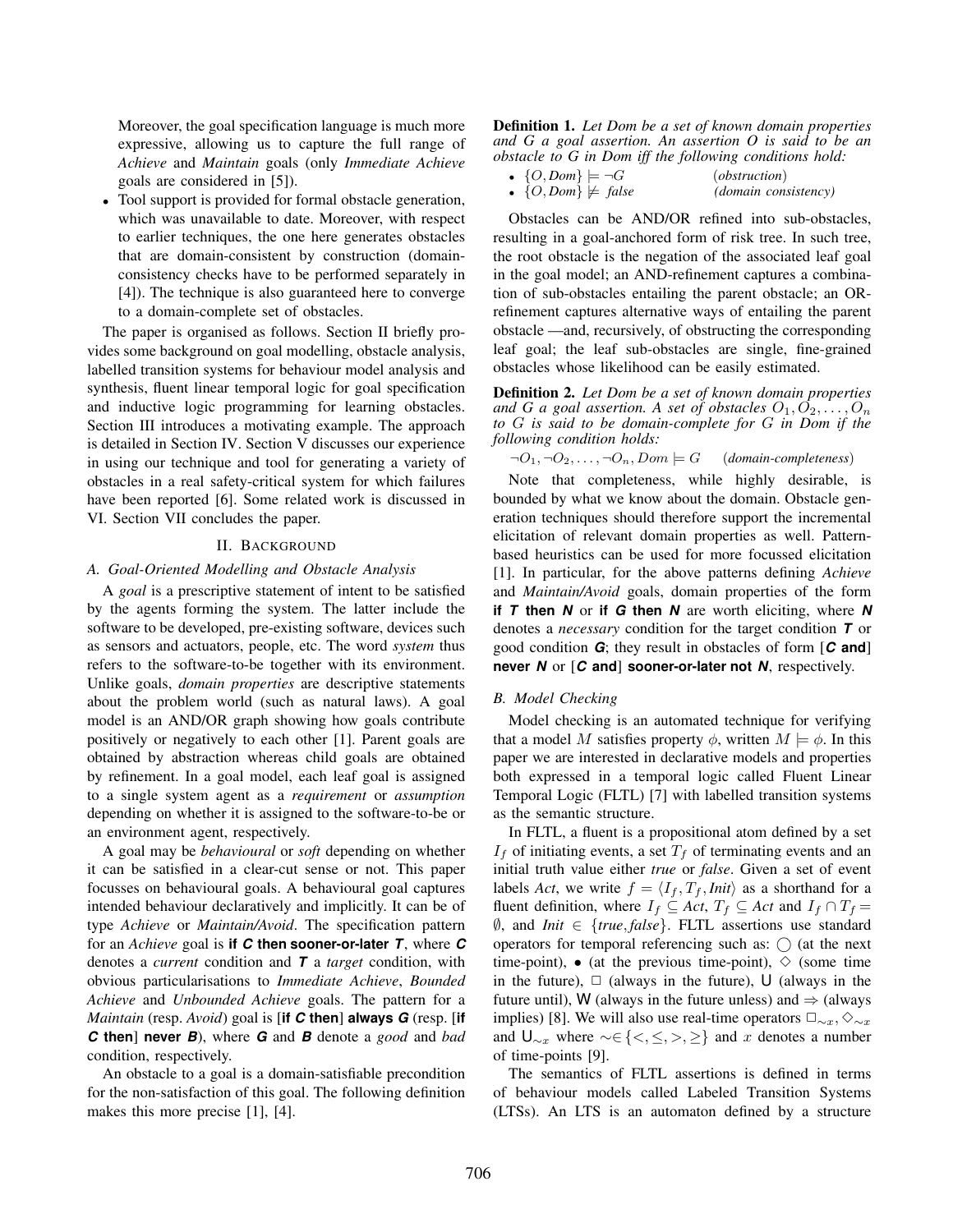$(Q, Act, \delta, q_0)$ , where Q is a finite set of states, *Act* is a set of event labels,  $\delta \subseteq Q \times Act \times Q$  is a labeled transition relation, and  $q_0$  is an initial state. The global system behaviour is captured by the parallel composition, denoted as  $\parallel$ , of LTSs (one for each component) by interleaving their behaviour but forcing synchronisation on shared events [10]. A trace in an LTS is a sequence of events from the initial state.

Given a trace *tr* over *Act* and fluent definitions D, a fluent is said to be *true* (resp. *false*) in a trace *tr* at position i, denoted  $tr, i \models f$ , *iff* either of the following conditions hold: (a) the fluent is initially *true* and no terminating event has occurred since, or (b) some initiating event has occurred with no terminating event occurring since then.

An LTS can be synthesised from a safety assertion P, written in FLTL, using the algorithm in [7]. The resulting LTS, denoted  $L(P)$ , is an LTS that captures all infinite traces over the alphabet *Act* that satisfy P. Also, an FLTL property  $\phi$  can be verified against an LTS  $L(P)$  using the model checking algorithm described in [7] and implemented in the LTSA tool [10]. This procedure involves constructing an automaton  $B\ddot{u}chi(\neg\phi)$  that recognises all infinite traces over the alphabet *Act* violating  $\phi$  and checking that the synchronous product  $L(P)$ *Büchi*( $\neg \phi$ ) is empty. Any trace leading to the error state in this product is a *counterexample* to the property  $\phi$ , while any trace not leading to the error state is a *witness* to the property  $\phi$ .

# *C. Inductive Logic Programming*

Inductive Logic Programming (ILP) [11] is a machine learning technique for generating a generalisation  $H$  that, together with a given knowledge base *B*, covers a given set of positive examples  $\{e^+\}$  and excludes a set of negative examples  $\{e^-\}$ , where  $B, H, e^+$  and  $e^-$  are expressed as logic programs [12]. A *Mode Declaration* (*MD*) is a form of language bias that defines the space of plausible generalisations (solutions) for a given ILP task, by specifying the syntactic form of the generalisations that can be learned. We use  $s(MD)$  to denote the set of all plausible generalisations rules that can be constructed from *MD*. For the rest of this paper, we define an inductive task to be a tuple  $\langle B, \{e^+\}, \{e^-\}, \langle MD \rangle$  and an inductive solution as follows.

**Definition 3.** Let  $\langle B, \{e^+\}, \{e^-\}, \langle MD \rangle$  be an inductive task. *The logic program* H, where  $H \subseteq s(MD)$ , is an inductive *solution iff,*  $\forall e^+$ .  $B \wedge H \models e^+$  *and*  $\forall e^-$ .  $B \wedge H \not\models e^-$ , *where*  $\equiv$  *is entailment under stable model semantics [13].* 

We consider here logic programs that use the following predicates from [14]:  $fluent(f)$  to assert that f is a fluent,  $event(e)$  for an event e, *timepoint* $(i)$  for time-point i, *trace* $(s)$ for trace s,  $holdsAt(f, i, s)$  to express that the fluent f holds at time-point  $i$  in trace  $s$ ,  $happens(e, i, s)$  to express that event  $e$  happens at time-point  $i$  in trace  $s$ , and *initiates* $(e, f)$ (resp. *terminates* $(e, f)$ ) to capture fluents that are initiated (resp. terminated) by event e. The knowledge base also

comprises a set of frame axioms for determining fluents' truth values and semantic constraints (e.g., events cannot happen concurrently), denoted *Ax*.

# III. MOTIVATING EXAMPLE

In this section we give an overview of the approach and introduce our running example. We use a simplified version of the train control system introduced in [1]. The example is propositional, rather than first order, for simplicity; it comprises a train, a signal and a driver. A train may *start* or *stop* moving on the track. The signal may be *set to stop* or *go*. The view of the signal may be *clear* or *obstructed*. The driver may *respond* to or *ignore* the stop signal. We define the fluents for the train control system as follows.

| TrainStopped     | $=$ | $\langle stop\_train, start\_train, false \rangle$        |
|------------------|-----|-----------------------------------------------------------|
| StopSignal       | $=$ | $\langle set_to\_stop, set_to_go, false \rangle$          |
| SignalVisible    | $=$ | $\langle clear\_signal, obstruct\_signal, true \rangle$   |
| DriverResponsive | $=$ | $\langle driver\_responds, driver\_ignores, true \rangle$ |
|                  |     |                                                           |

Consider the goal stating that the train shall stop when the signal is set to stop:

Goal *Achieve* [*TrainStoppedAtBlockSignalIfStopSignal*]

$$
StopSignal \Rightarrow \bigcirc TrainStopped
$$
 (1)

Suppose the domain properties include the following necessary conditions for the train to stop:

$$
\bigcirc \text{TrainStoped} \Rightarrow \text{DriverResponse} \tag{2}
$$

which states that if a train stops, the train driver was responsive to the stop command, and

$$
\bigcirc \text{TrainStopped} \Rightarrow \text{SignalVisible} \tag{3}
$$

meaning that if a train stops, the stop signal was visible.

Consider a system that satisfies the domain properties (2) and (3). A simple goal violation scenario of such a system is one in which the signal is set to stop and then although the stop signal is visible initially, the driver ignores the signal and the train does not stop. Similarly, another scenario possible in the domain is when the signal is set to stop and the signal is visible initially, the signal is then obstructed (e.g. because of foggy weather) and consequently the train does not stop. Such scenarios represent situations where the goal satisfaction is at risk.

The problem is that the goal *Achieve* [*TrainStoppedAt-BlockSignalIfStopSignal*] is too ideal; it presupposes that nothing in the environment will prevent the goal from being achieved. The goal can only be achieved if it is assumed that the driver is always responsive and the stop signal is always visible, among others; these two assumptions are likely to be violated from time to time.

In both scenarios, we can see that some exceptional circumstance has prevented the goal from being satisfied. In the first case, the driver not being responsive is an obstacle preventing the goal *TrainStoppedAtBlockSignalIfStopSignal* from being achieved; this obstacle can be formally expressed as ✸(*StopSignal* ∧ 
¬*DriverResponsive*). In the second case,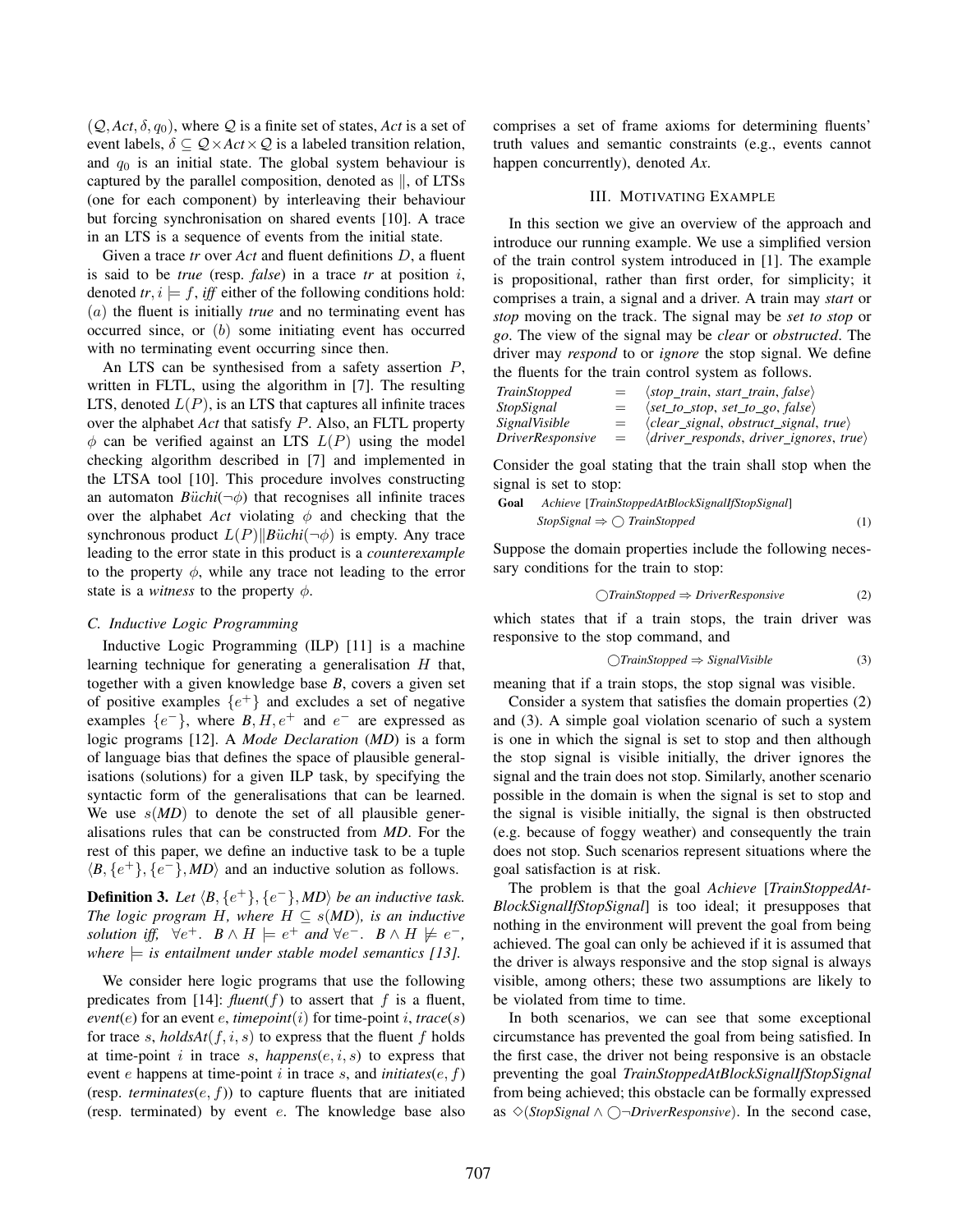the signal being not visible,  $\Diamond$ (*StopSignal* ∧ ○ ¬*SignalVisible*), is another obstacle to the goal.

Detecting obstacle conditions under which goals may be violated is essential for not missing requirements that would prescribe what the software should do in order to properly handle such unexpected situations. In this simple example, detecting obstacles is straightforward; however, for complex systems, performing such a task manually is likely to be error-prone and miss important obstacles. The technique in this paper can automatically detect all obstacles to a goal for a set of known domain properties.

#### IV. GENERATING OBSTACLES TO GOAL SATISFACTION

The approach proposed here considers a set of goals and background properties as input and iteratively computes obstacles to the goals. Each iteration can be subdivided into three main phases (see Figure 1):



Figure 1. Overview of the proposed obstacle generation approach.

- The first phase generates domain-consistent counterexample and witness traces for a goal. This is achieved by synthesising a behaviour model L(*BP*) from the background properties *BP* currently available and performing two model checks. To obtain a counterexample trace  $tr^-$  to a goal, taking the form  $C \Rightarrow \Theta T$  where  $\Theta$  is a temporal operator, the model is checked against it. To obtain a witness  $tr<sup>+</sup>$  to the goal, the model is checked against a perturbation of the property that asserts that the goal target is violated:  $C \Rightarrow \neg \Theta T$ .
- The second phase is concerned with learning obstacles. A learning system is given the background properties and the goal in addition to the counterexample and witness traces generated in the first phase. Critically, it is the counterexample trace to the goal that is provided to the learning system as a positive example  $e^+$ , i.e., an example in which an obstacle is satisfied. The witness trace to the goal is provided as a negative example  $e^$ to the learning system, i.e., an example in which the obstacle is not satisfied. The learning system generates a set of candidate obstacles  $\{O_i\}$  that cover the positive example while excluding the negative one.
- The third phase, contrary to the others, requires human intervention. An engineer makes a selection O from the set of proposed obstacles based on those considered

likely and severe. The selected obstacles are negated and added to the background properties. This is to allow for further identification of obstacles in the next iteration. In this phase, the engineer can also suggest further domain properties, based on the learned obstacles and provided they are consistent with the existing background properties to which they are added, to allow for identification of further obstacles or finer-grained sub-obstacles.

The process terminates when a domain-complete set of obstacles is generated (see Definition 2). In what follows we structure the presentation according to these phases.

# *A. Generating Goal Counterexamples and Witnesses*

Consider the LTS shown in Figure 2 which is synthesised from the background properties including (2) and (3) of Section III. Notice that some of the traces the LTS exhibits satisfy the system goal *Achieve* [*TrainStoppedAtBlockSignal-IfStopSignal*] while others do not. Traces which satisfy the goal are examples in which no obstacles are present (e.g., the signal is set to stop and the train stops). On the other hand, traces which violate the goal are examples of obstacles that are present (e.g., the view of the stop signal is not clear). To automatically find such examples, we perform two model checks which are explained below.



Figure 2. The LTS  $L(BP)$  for the train control system.

*1) Goal Counterexamples:* For a given set of background properties *BP*, the computation of a counterexample trace to a goal  $G$  is done in a straightforward manner by checking the LTS  $L(BP)$  against G. If the model checker finds that  $L(BP)$ contains a trace that violates  $G$ , it is produced automatically. For example, model checking the LTS in Figure 2 against the goal *Achieve* [*TrainStoppedAtBlockSignalIfStopSignal*] using the LTSA model checker gives the following violation.

```
Violation in TrainStoppedAtBlockSignalIfStopSignal:<br>set_to_stop StopSignal
  set_to_stop StopSignal<br>driver_ignores StopSignal
  driver ignores
```
The left column represents a sequence of events in which the goal is violated. The column on the right indicates the fluents that are true immediately after the occurrence of the event to their left. This trace fragment exemplifies a case in which the train does not stop after the signal is set to stop. This behaviour thus satisfies an obstacle which prevents the goal from being achieved.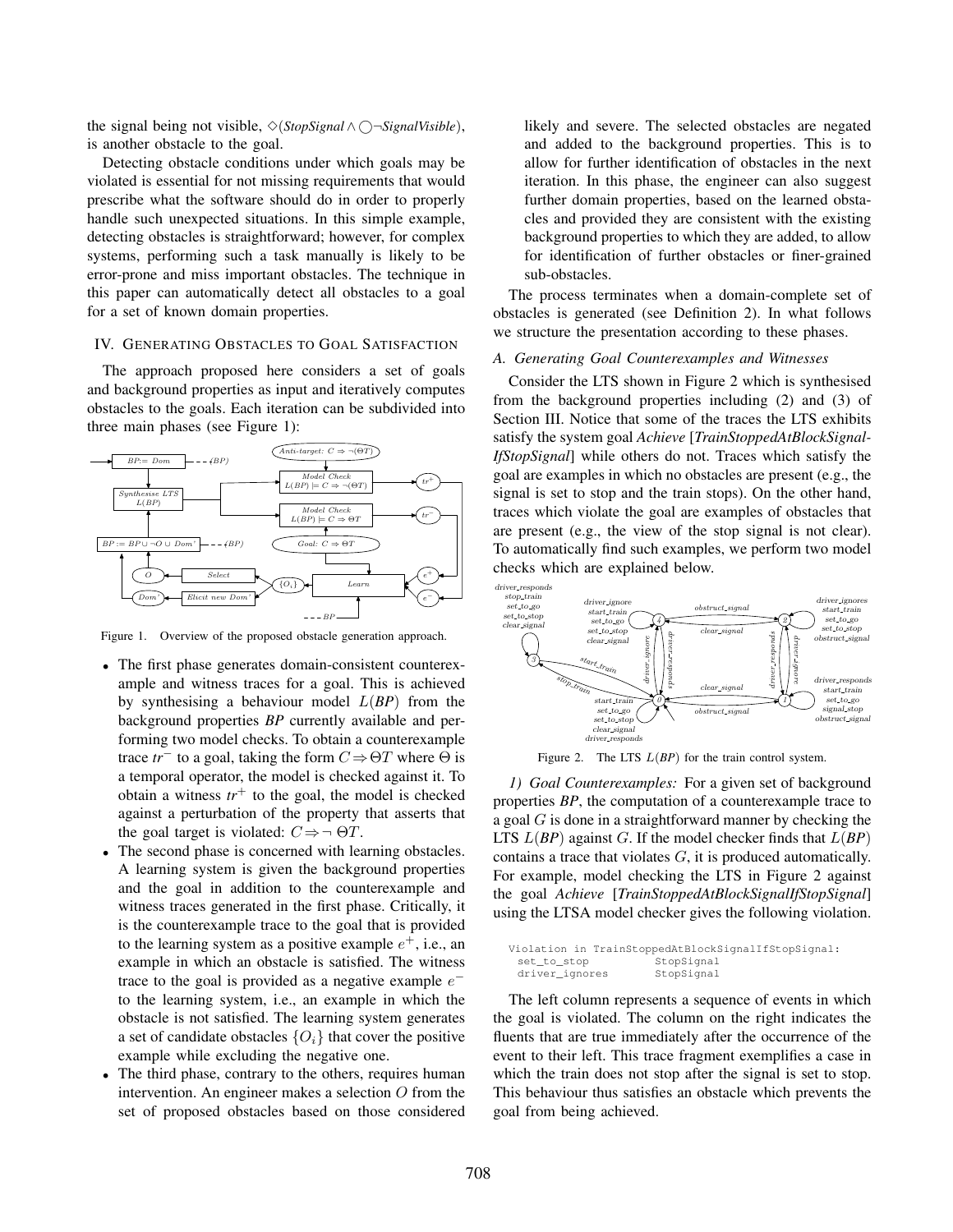If checking the LTS  $L(BP)$  against  $G$  does not yield a counterexample, this means that  $L(BP)$  satisfies  $G$  and hence there are no more obstacles to be generated; the three-phase cycle then comes to an end.

*2) Goals Witnesses:* Conceptually, a witness trace to a goal is obtained by checking the LTS L(*BP*) against a property stating that the goal is violated. However, this might lead to traces that vacuously satisfy the goal. If, for example, the goal is of the form  $C \Rightarrow \Theta T$  the property asserting that the goal is violated is  $\neg(C \Rightarrow \Theta T)$ , that is,  $\Diamond(C \land \neg \Theta T)$ . Checking L(*BP*) against the latter property could generate a counterexample that never satisfies C. Such counterexample is a witness that vacuously satisfies the goal  $C \Rightarrow \Theta T$  as the antecedent is never true. We are interested in obtaining witnesses where both  $C$  and  $\Theta T$  hold. Hence we need to check  $L(BP)$  against a variant property  $C \Rightarrow \neg \Theta T$ . We refer to this property as the *anti-target* for the goal  $C \Rightarrow \Theta T$ .

Table I shows the corresponding anti-target assertions for goals expressed in *Achieve* and *Maintain* modes. Antitarget assertions for goals expressed in *Avoid* modes can be constructed by simply removing the negation preceding the target condition in the anti-target assertion of the corresponding *Maintain* assertions in Table I.

If checking  $L(BP)$  against G's anti-target yields no counterexamples, this means that  $L(BP)$  satisfies the anti-target, i.e., there are no traces that satisfy the goal non-vacuously. This is an indication of problem in the formulation of the goal itself, which needs to be weakened, or in the background properties which need to be revised. This situation is beyond the scope of this paper.

|                                                    | Table I |  |
|----------------------------------------------------|---------|--|
| GOALS AND THEIR CORRESPONDING ANTI-TARGET PATTERNS |         |  |

| Mode     | Goal Pattern                          | Anti-target Pattern                        |
|----------|---------------------------------------|--------------------------------------------|
|          | $C \Rightarrow \bigcirc T$            | $C \Rightarrow \overline{C} \rightarrow T$ |
| Achieve  | $C \Rightarrow \Diamond \ltimes_X T$  | $C \Rightarrow \Box_{\leq X} \neg T$       |
|          | $C \Rightarrow \Diamond \overline{T}$ | $C \Rightarrow \Box \overline{\neg} T$     |
|          | $C \Rightarrow T$                     | $C \Rightarrow \neg T$                     |
|          | $C \Rightarrow \Box T$                | $C \Rightarrow \Diamond \neg T$            |
| Maintain | $C \Rightarrow G \mathsf{W} T$        | $C \Rightarrow \neg T \cup \neg G$         |
|          | $C \Rightarrow \bullet T$             | $C \Rightarrow \bullet \neg T$             |
|          | $C \Rightarrow \Box_{\leq X} T$       | $C \Rightarrow \Diamond \angle_X \neg T$   |

Returning to the example of the previous section, to generate a witness to the goal *Achieve* [*TrainStoppedAt-BlockSignalIfStopSignal*], the LTS in Figure 2 is checked against the anti-target assertion:

$$
StopSignal \Rightarrow \bigcirc \neg TrainStopped \tag{4}
$$

This results in the violation trace below where the signal is set to stop and the train stops immediately afterwards.

Violation in NotTrainStoppedAtBlockSignalIfStopSignal: signal stop StopSignal stop\_train StopSignal && TrainStopped

#### *B. Learning Obstacles from Traces*

The next step involves the generation of obstacles from the produced counterexample and witness traces to the goal. To perform this computation, ILP is deployed. The application

of ILP to the obstacle generation task comprises three main steps: (1) definition of an ILP task through appropriate encoding of background properties, goals, counterexample and witness, (2) computation of an inductive solution, and (3) decoding of the inductive solutions into obstacles. These steps are done automatically and are hidden from users who are only shown the final set of possible obstacles.

*1) ILP Task for Learning Obstacles:* As explained in Section II-C, ILP computes generalised rules from given examples and knowledge base, expressed as logic programs. Hence, to learn obstacles, the background properties, goals, and counterexample and witness traces have to be mapped into a logic program; as in any learning task, a suitable language bias has also to be chosen. The encoding uses, in addition to the predicates described in Section II, a collection  $\mathcal{L}_{\mathcal{O}}$  of anti-target predicates, specific to the anti-target patterns in Table II, and a collection  $\mathcal{L}_{\mathcal{T}}$  of target predicates specific to the target patterns in Table III. The correspondence illustrated in these tables considers the target condition to be a conjunction or disjunction of fluents and that the predicates are introduced for each fluent in T. Examples of anti-target predicates include *obstructed\_next* $(f, i, s)$ , which means that a fluent  $f$  is prevented from being true at the next timepoint from i in trace s, and *obstructed\_always\_by* $(f, i, x, s)$ , which states that a fluent  $f$  is obstructed from being true for  $x$  time-points after time-point  $i$  in trace  $s$ . Examples of target predicates include *holdsAt eventually*(f, i, s), meaning that fluent  $f$  is true sometime in the future after time-point  $i$ .

Table II ILP ENCODING OF ANTI-TARGET

| Anti-target Pattern        | Corresponding obstacle predicates      |  |
|----------------------------|----------------------------------------|--|
| $\supset \neg T$           | $obstructed\_next(t,I,S)$ .            |  |
| $\square_{\leq x} \neg T$  | obstructed_always_by(t, I, x, S).      |  |
| $\Box \neg T$              | $obstructed_always(t,I,S)$ .           |  |
| $\neg T$                   | $obstructed(t,I,S)$ .                  |  |
| $\Diamond \neg T$          | $obstructed\_eventually(t, I, S)$ .    |  |
| $\neg T \cup \neg G$       | obstructed_always_until(t, I1, I2, S). |  |
|                            | obstructed_eventually(g, I1, S).       |  |
| $\bullet \neg T$           | obstructed before(t, I, S).            |  |
| $\diamond_{\leq x} \neg T$ | obstructed_eventually_by(t, I, x, S).  |  |

Table III ILP ENCODING OF TARGET

| <b>Target Pattern</b>               | Corresponding goal predicates                                    |
|-------------------------------------|------------------------------------------------------------------|
| $\supset T$                         | holdsAt next(t, I, S).                                           |
| $\Diamond_{\leq x} T$               | holdsAt_eventually_by(t, I, x, S).                               |
| $\Diamond T$                        | holdsAt_eventually(t, I, S).                                     |
| T                                   | holdsAt(t,I,S).                                                  |
| $\Box T$                            | holdsAt_always(t, I, S).                                         |
| GWT                                 | holdsAt_always_until(q, I1, I2, S);<br>holdsAt_always(q, I1, S). |
| $\bullet$ <sup><math>T</math></sup> | holdsAt before(t, I, S).                                         |
| $\square_{\lt x}T$                  | holdsAt_always_by(t, I, x, S).                                   |

The knowledge base  $B$  of the ILP task includes an encoding of the background properties (fluent definitions and domain properties), the goals and a set of frame axioms *Ax* that specify conditions under which an initiating or terminating changes the truth value of fluents.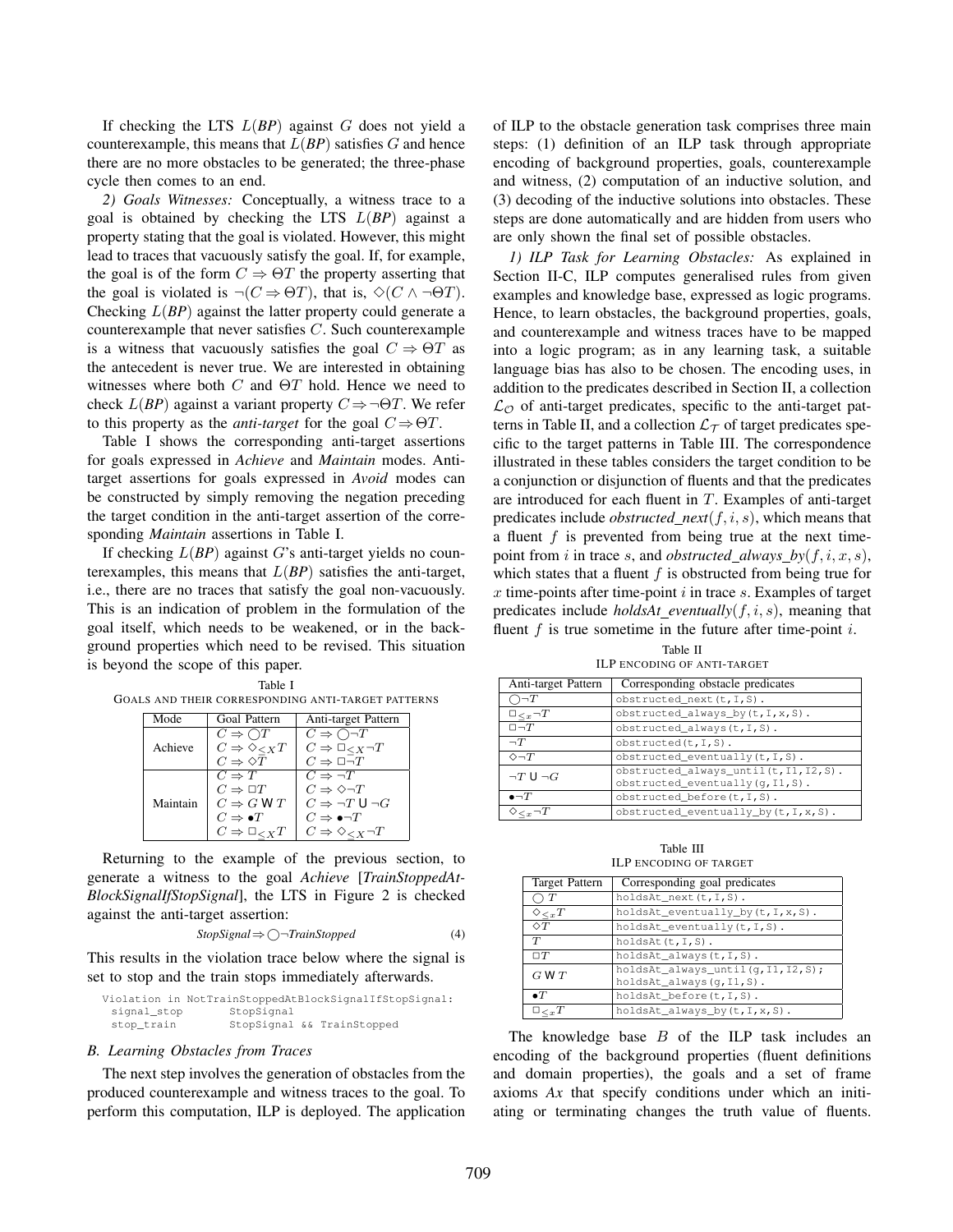Fluent definitions are expressed as *initiates* and *terminates* rules. For example the fluent definition for *TrainStopped* is expressed as initiates(stop\_train, trainStopped) and terminates(start\_train, trainStopped). Domain properties are encoded as integrity constraints, which force the learning tool to compute only obstacles that are consistent with the domain. Intuitively, every domain property is of the form  $T \Rightarrow N$ , where N is either a conjunction of literals or a *weak until* formula, defining a necessary condition for  $T$ . In the former case, a domain property is translated into a set of rules of the form false :- holdsAt $(t, I, S), \ldots$ , Lit $(n_i, I, S)$ , one for each conjunct literal  $n_i$  in N, where Lit is an holds At literal if  $n_i$  is negated in N, and a not holdsAt literal otherwise. For example, the domain property *TrainStopped*⇒ *Driver-Responsive* in (2) is represented as

```
false:- holdsAt_next(trainStopped,I,S),
       not holdsAt(driverResponsive, I, S).
```
This means that in any stable model of  $B$  where *holdsAt next(trainStopped,I,S)* is true, *holdsAt(driver-Responsive, I,S)* must also be true. Domain properties of the form  $T \Rightarrow NWP$  are encoded into rules of the form

```
false:- holdsAt(t,I1,S), holdsAt_eventually(p,I1,I2,S),
     not holdsAt_always_until(n,I1,I2,S).
false:- holdsAt(t,I1,S), not holdsAt_eventually(p,I1,I2,S),
      not holdsAt_always(n,I1,S).
```
Goals, on the other hand, are encoded as rules of the form holdAt(target, I, S) :-  $\tau$ (current, I, S), not O. In this rule, O is a predicate in  $\mathcal{L}_{\mathcal{O}}$ . The general interpretation of such a rule is that the goal's target condition holds if its current condition holds and no obstacles exist. For instance, the *Achieve* goal [*TrainStoppedAtBlockSignalIfStopSignal*], expressed as (*StopSignal* ⇒ *TrainStopped*) is encoded as

```
holdsAt_next(trainStopped,I,S):-
       holdsAt(stopSignal, I, S),
       not obstructed_next(trainStopped,I,S).
```
This rule informally states that if a signal is set to stop and no obstacles to stopping the train at the next time-point are satisfied, then the train stops. This encoding, as shown later, plays a key role in the computation of obstacles. The encoding is proven to be sound in terms of preservation of the FLTL model consequences in the encoded logic program.

Theorem 1. *Let BP be a set of background properties expressed in FLTL let* L(*BP*) *be the LTS synthesised from BP* and tr a trace in  $L(BP)$ *. Let*  $\phi$  *be a property expressed in FLTL. Let* τ *be the encoding of BP,* φ *and tr into a corresponding knowledge base* B *under stable model semantics. Then the following condition holds:*

 $tr \models \phi$  *if and only if*  $B \models \tau(\phi)$ 

*2) Inferring Obstacle:* Positive and negative examples need to be provided to the ILP task. In the problem at hand, the counterexample trace *tr*<sup>−</sup> to a goal is taken as a positive example for learning obstacles to the goal while the witness trace  $tr<sup>+</sup>$  to the goal is taken as a negative example.

Each event occurrence in the counterexample (resp. witness) trace is represented as a *happens* fact and added to the positive (resp. negative) examples; every fluent valuation in the counterexample (resp. witness) trace is represented as a *holdsAt* literal and also added to the positive (resp. negative) examples. For instance, the goal counterexample trace for our toy train system shown in Section IV-A can be systematically expressed as the following positive examples,

| happens (set_to_stop, $1, c$ ). | holdsAt(stopSignal, 1, c). |
|---------------------------------|----------------------------|
| happens (driver_ignores, 2, c). | holdsAt(stopSignal, 2, c). |

and the witness trace as the following negative examples.

| happens (set_to_stop, 1, w). | holdsAt(stopSignal, 1, w).   |
|------------------------------|------------------------------|
| happens (stop_train, 2, w).  | holdsAt(stopSignal, 2, w).   |
|                              | holdsAt(trainStopped, 2, w). |

Once B,  $e^+$  and  $e^-$  are generated, with  $B = \tau(BP) \cup \tau(AP)$  $\tau(G) \cup Ax$ ,  $e^+ = \tau(tr^-)$  and  $e^- = \tau(tr^+)$ , they are given to a non-monotonic ILP system to compute a generalisation H that covers  $e^+$  and excludes  $e^-$ . The encoding of the goal and traces plays a crucial role in the computation of the obstacles. Since the consequent of  $\tau(G)$  is true in the stable model of  $B$  when no obstacles are present whilst the positive examples indicate the contrary, the ILP task is concerned with finding rules that would prevent the derivation of the goal's target. To define the solution space, we define the mode declaration to include rules with  $\mathcal{L}_{\mathcal{O}}$  predicates in the head, and *holdsAt* and  $\mathcal{L}_{\mathcal{T}}$  predicates in the body. In our running example, the tool generates the following rule stating that an obstacle to stopping the train at the next timepoint is the driver not being responsive.

```
obstructed_next(trainStopped, I,S):-
         holdsAt(stopSignal, I,S),
        not holdsAt next(driverResponsive, I,S).
```
The computed explanation is then mapped back into FLTL and presented to the engineer:

$$
\diamond (StopSignal \land \bigcirc \neg DriverResponse)
$$
 (5)

In many situations, the learning tool may find several solutions as obstacles to a goal. When this is the case, these alternatives are presented to the engineer to select the obstacles considered likely and severe. Theorem 2 below states that any computed solution is an obstacle to a goal.

Theorem 2. *Let BP and* G *be a set of background properties and a goal, respectively, expressed in FLTL. Let tr*<sup>−</sup> *and tr*<sup>+</sup> *be a counterexample and witness traces to* G *in* L(*BP*)*. Let Ax be a set of frame axioms expressed in the logic programming formalism. Given the inductive task*  $\langle \tau(BP) \cup \tau(G) \cup Ax, \tau(tr^+), \tau(tr^-), MD \rangle$ *, a set of rules*  $H \in s(MD)$  *is an inductive solution under stable model semantics iff the FLTL expression* O *given by*  $H = \tau(O)$  *is an obstacle to* G *satisfied by tr*<sup>−</sup> *and not by tr*<sup>+</sup>*.*

## *C. Completing the Obstacles*

Once the analyst selects those obstacles, their negation is added to the background properties. As the LTS synthesised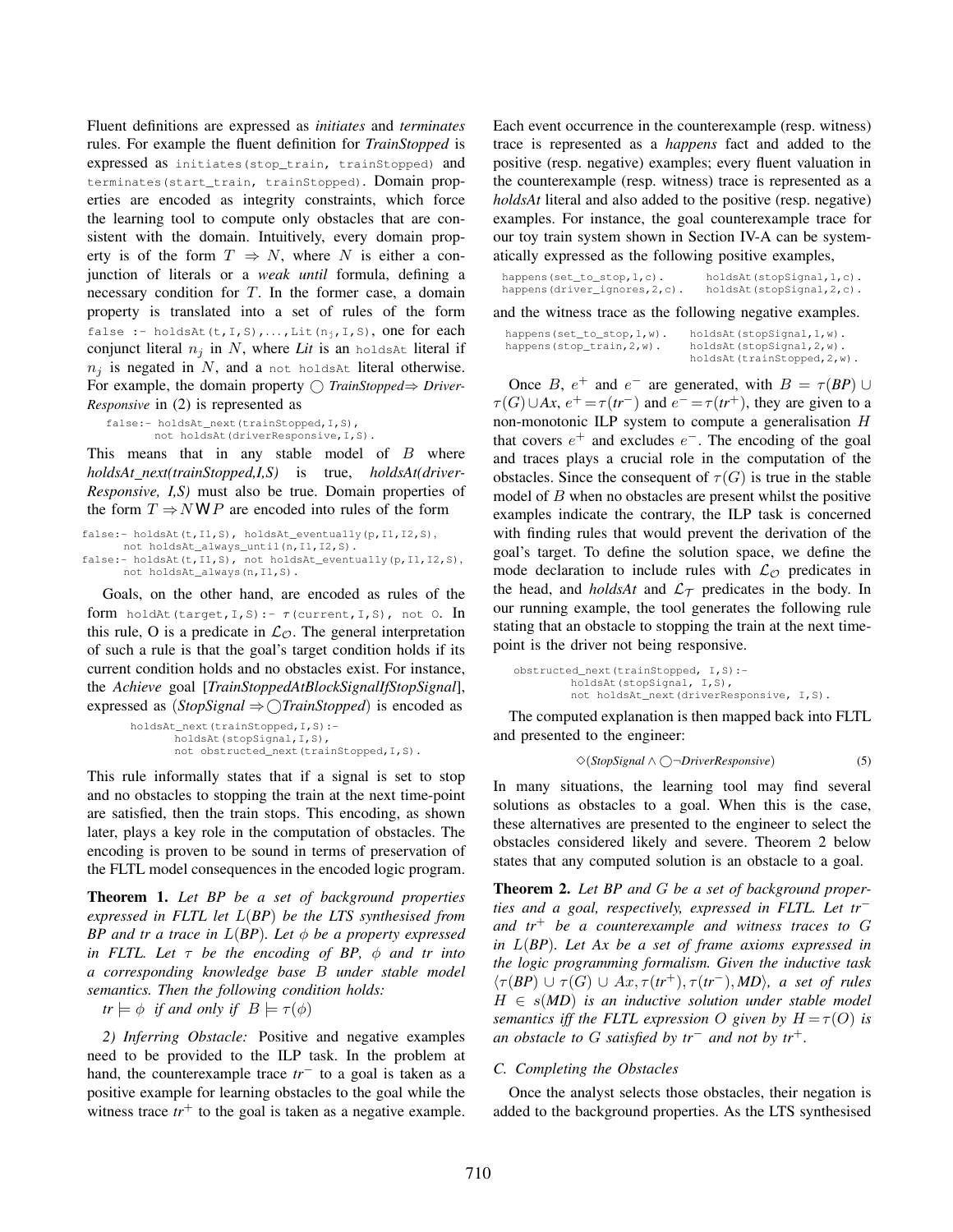from the extended background properties may contain other violation traces to the considered goal, the process of model checking and learning is repeated again.

To generate a domain-complete set of obstacles, in every new iteration  $i+1$ , we look for obstacles different from those already generated and selected. The negation of each one is added to the background properties *BP* and the verification process is repeated again. If a counterexample trace is found, then the steps in Sections IV-A and IV-B are repeated until no further counterexamples to the goal are found.

In some cases, the computed obstacles  $\{O_i\}$  may highlight some domain properties that are missing from the current background properties, typically, properties of the form  $T \Rightarrow N$  (other necessary condition for the goal's target) or  $S \Rightarrow O$  (sufficient condition for the obstacle under consideration). When this is the case, the engineer may add such properties to *BP* before the start of the new iteration.

Returning to our running example, the analysis is performed on the LTS synthesised from the background properties including the domain properties (2) and (3), fluent definitions and the negation of the obstacle (5), i.e., ✷(¬*StopSignal* ∨ *DriverResponsive*). The counterexample trace (*set to stop*, *obstruct signal*) is generated. This trace along with the witness (*set to stop*,*stop train*) are given to the learner tool which in turn computes the obstacle

$$
\diamond (StopSignal \land \bigcirc \neg VisibleSignal) \tag{6}
$$

Once this is added to the current set of obstacles, a new cycle results in no further violations to the goal. Hence the set comprising the obstacles (5) and (6) is the domaincomplete set of obstacles for the goal *Achieve* [*TrainStoppedAtBlockSignalIfStopSignal*]. If sufficient conditions for the learned obstacles are added to the background properties as additional domain properties, the process will go on to generate finer-grained sub-obstacles. Theorem 3 states that for a given set of background properties *BP* and goal G that is consistent with *BP*, the proposed approach will converge to a domain-complete set of obstacles to goal G.

Theorem 3. *Let BP be a set of background properties, and* G *a goal expressed in FLTL, consistent with BP. Let Tr*<sup>−</sup> *be the set of shortest finite counterexample traces in the composition*  $L(BP)||Buchi(\neg G)$ *. Let*  $Tr^+$  *be a set of finite witness traces to the goal* G *in the composition*  $L(BP)||L(G)$ *. Let Ax be a set of frame axioms expressed in the logic programming formalism. Given the inductive task*  $\langle \tau(BP) \cup \tau(G) \cup Ax, \tau(Tr^+), \tau(Tr^-), MD \rangle$ , there exists a set {Hi} *of inductive solutions under stable model semantics, such that BP*  $\cup \neg O_1 \cup ... \cup \neg O_n \models G$ *, where*  $H_i = \tau(O_i)$ *for*  $1 < i < n$ *.* 

# V. VALIDATION

We show here an application of the proposed approach to the London Ambulance Service (LAS) [15]. We report

on our findings and illustrate the various steps in our approach with respect to two goal patterns: *Bounded* and *Unbounded Achieve*. The application to goals under *Maintain* and *Avoid* modes was similar. For the purpose of validating our approach, we considered a set of obstacles which were formally derived manually in [4], [16].

The LAS specification, as presented in [4], [16], is formalised in a synchronous form of first-order Linear Temporal Logic (LTL) where the goals are expected to hold at fixed time-points but maybe violated in between, and several events may occur between two consecutive timepoints. LTSs, on the other hand, assume an asynchronous interpretation of LTL expressions. Therefore, to preserve these semantics when applying model checking, the available synchronous specification was systematically translated into asynchronous FLTL using the algorithm described in [17]. This translation makes use of a special event *tick* which is introduced in the alphabet of the LTS to mark the time-points at which goals are expected to hold. Similarly, the language of our logic programs is extended with this notion by defining auxiliary predicates such as *holdsAt tick* and *holdsAt eventually tick*. Fluent definitions were also extracted from the specification using the technique in [17].

# *A. Experimental Results*

Our experiments generated all the obstacles which were manually obtained described in [4] as well as other obstacles that were not found there. The outcomes also confirmed that our approach provides support for eliciting new domain properties. For instance, when checking the background properties against one of the LAS goals reported later in this section, the model checker produced the counterexample (*tick, a1.assign, a1.inc1.allocate, inc1.resolve, ...*) where an incident is stated to be resolved before the ambulance has been mobilised and has intervened in the incident. Such traces help engineers in detecting goals or domain properties that are too weak, e.g., the domain property ∀*inc* : *Incident inc.Resolved*  $⇒ ∃a : Ambalance\text{ }Interior(a, inc).$ 

Furthermore, our approach produced finer sub-obstacles depending on the granularity of the provided domain properties. This case is exemplified in Section V-C where the learning tool produced the obstacle *ResourceNotUsedOnPatient* which is a refinement of the obstacle *PatientNotTreatedAtIncidentLocation*.

We tested our approach using two ILP systems, XHAIL [18] and TAL [19]. These mainly differ in directions in which they explore the generalisation search space and in the degree of control they provide to users in defining further syntactic constraints over acceptable generalisations. In our experience, we observed that the approach may compute obstacles that appear too general, e.g. an obstacle to *TrainStopped* being that the driver is not responsive even when the signal is not set to stop. However, further experiments suggest that producing several witnesses to a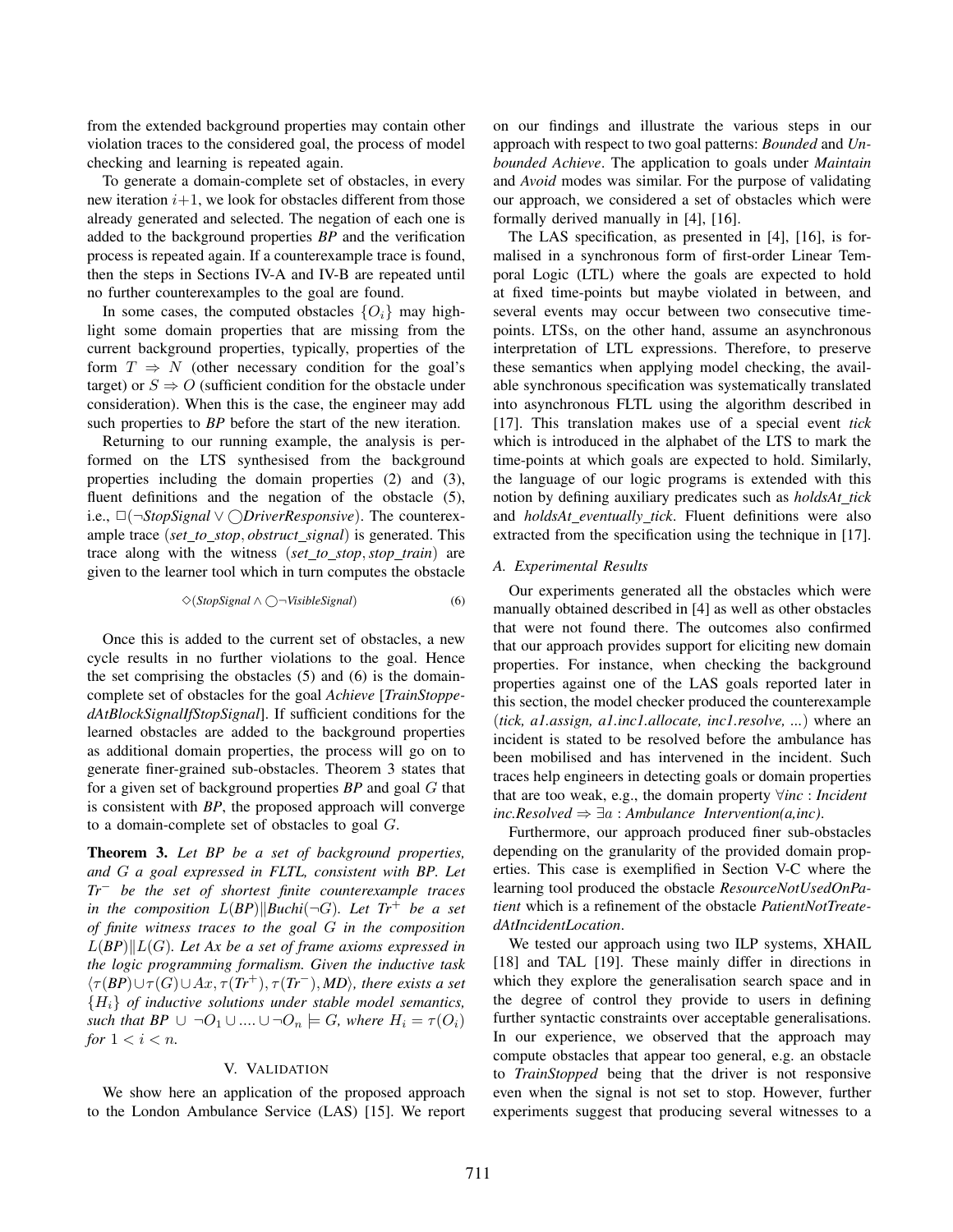goal, including traces in which the target of goals is true (with the condition being false), results in weaker obstacles. In what follows we illustrate these findings where applicable.

#### *B. Obstacles to Bounded Achieve Goals*

Consider the goal *Achieve* [*MobilisedAmbulanceIntervention*] stating that a mobilised ambulance shall intervene at the incident within 11 minutes.

**Goal** *Achieve [MobilisedAmbulanceIntervention]*:  
\n(
$$
\bullet
$$
Available  $\land$  a.*Mobilised*)  $\Rightarrow \Diamond_{\leq 11}$  *Intervention*(a, inc) (7)

The background properties capture the following necessary conditions for the target condition of the above goal to hold.

$$
\forall a : Ambulance, inc : Incident
$$
  
\n
$$
(\bullet \ a. Available \land a. Mobileed \land \Diamond (International(a, inc)))
$$
  
\n
$$
\Rightarrow \bigcirc (a. Mobileed W (a. Mobileed \land Interpretion(a, inc)))
$$
  
\n
$$
\forall a : Ambulance, inc : Incident
$$
  
\n
$$
(\bullet \ a. Available \land a. Mobileed \land \Diamond (International, inc)))
$$
  
\n
$$
\Rightarrow \bigcirc (a. InService W (a. InService \land Interpretion(a, inc)))
$$
  
\n(9)

These properties state that if an available ambulance is mobilised and eventually intervenes in an incident, then it must remain mobilised and in service, respectively, until it intervenes. The definitions of the fluents appearing in the goal and background properties are given below.

```
Resolved[inc:Incident] = \langle [inc].resolve, [inc].happens, false \rangleIntervention[a:Ambulance][inc:Incident]=
   h[a][inc].intervene,[a][inc].stop intervention, falsei
Allocated[a:Ambulance].[inc:Incident]=
   h[a][inc].allocate,[a][inc].deallocate, falsei
Mobilised[a:Ambulance]= h[a].mobilise, [a].demobilise, falsei
Available[a:Ambulance] = \langle [a].assign, [a].free, true \rangleInService[a:Ambulance] = \langle [a].onCall, [a].offCall, true \rangle
```
Model checking an LTS synthesised from those background properties against the goal Achieve [*MobilisedAmbulanceIntervention*] results in the following counterexample.

```
tick Available.a1
 a1.inc1.allocate Available.a1
 al.assign <br>
tick Available.al<br>
Available.al
                           Available.a1<br>Mobilised.a1
 al.mobilise<br>tick
                           tick Mobilised.a1
 a1.offCall
 a1.demobilise
 tick
 a1.inc1.deallocate
 ...
tick
Cycle in terminal set:
 tick
 tick
```
The events appearing in the terminal set are the only ones that can occur thereafter. In the above violation trace, the goal antecedent is satisfied by the third *tick* after which the ambulance does not intervene, i.e. the goal's target is not satisfied. A witness is generated by checking the synthesised LTS against the anti-target assertion (• *a.Available* ∧ *a.Mobilised*)  $\Rightarrow \Box_{\leq 11} \neg\text{Intervention}(a, inc)$ . In this case, the model checker produces the following witness.

```
tick Available.a1
al.incl.allocate
a1.assign
```

| tick                   |              |                                      |
|------------------------|--------------|--------------------------------------|
| al.mobilise            | Mobilised.a1 |                                      |
| tick                   | Mobilised.al |                                      |
| .                      |              |                                      |
| al.incl.intervene      |              | Mobilised.al && Intervention.al.incl |
| tick                   |              | Mobilised.al && Intervention.al.incl |
| Cycle in terminal set: |              |                                      |
| tick                   |              |                                      |
| tick                   |              |                                      |

The ambulance *a1* intervenes by the fourth *tick*. Please note that the goal *Achieve* [*MobilisedAmbulanceIntervention*], the background properties including assertions (8) and (9) and the counterexample and witness traces are automatically encoded as a logic program. For instance, the goal Achieve [*MobilisedAmbulanceIntervention*] is encoded as the rule

```
holdsAt_eventually_by_tick(intervention(A,Inc),I2,11,S):-
holdsAt_tick(available(A),I1,S),
next_tick_at(I1,I2,S),
holdsAt_tick(mobilised(A),I2,S),
```
not obstructed\_always\_by\_tick(intervention(A,Inc),I2,11,S).

The learning task aims to generate conditions explaining why holdsAt\_eventually\_by\_tick(intervention(a1, inc1),  $5,11,c$  does not hold in the positive example but is true in the negative one. The learning outcome is guided by the mode declaration provided to the learning system. In this example, the mode declaration is restricted to learn rules with the predicate obstructed\_always\_by\_tick in the head. The ILP tool produces a number of possible obstacles for the goal *Achieve* [*MobilisedAmbulanceIntervention*] which include:

```
Obstacle MobilisedAmbulanceStopsService:
```
∃a : *Ambulance*, *inc* : *Incident*

$$
\Diamond (\bullet \text{ a.} \text{Available } \land \text{ a.} \text{Mobileed } \land \Box_{\leq 11} \neg \text{ a.} \text{In} \text{Service}) \tag{10}
$$

Obstacle *MobilisedAmbulanceDeallocated*:

∃a : *Ambulance*, *inc* : *Incident*

 $\diamond$ (• *a.Available* ∧ *a.Mobilised* ∧  $\diamondsuit_{\leq 11}$  ¬*Allocated*(*a, inc*)) (11)

Obstacle *AmbulanceMobilisationRetracted*:

∃a : *Ambulance*, *inc* : *Incident*

 $\diamond$ (• *a.Available* ∧ *a.Mobilised* ∧  $\bigcap$  ¬*a.Mobilised*) (12)

A comparison of the above outcome with the obstacles generated manually in [4] revealed that our method is capable of computing obstacles produced in [4] by instantiation of the non-persistence pattern, e.g., the first and last obstacles above cover the obstacles *Mobilized-AmbulanceStopsServiceBeforeIntervention* and *Ambulance-MobilizationRetracted*, respectively. It also showed that we were able to generate obstacles not obtained through pattern instantiations but related to real obstacles reported in the inquiry report [6] where ambulances did not intervene in incidents because of incorrect allocation of ambulances.

### *C. Obstacles to Unbounded Achieve Goals*

We now consider the goal *Achieve* [*IncidentResolvedBy-Intervention*] specified as follows.

Goal *Achieve* [*IncidentResolvedByIntervention*] ∀a : *Ambulance*, *inc* : *Incident*

$$
\forall a : Amnuance, mc : \text{incaent}
$$
\n
$$
\text{Intervention}(a, inc) \Rightarrow \Diamond \text{ inc.Resolved} \tag{13}
$$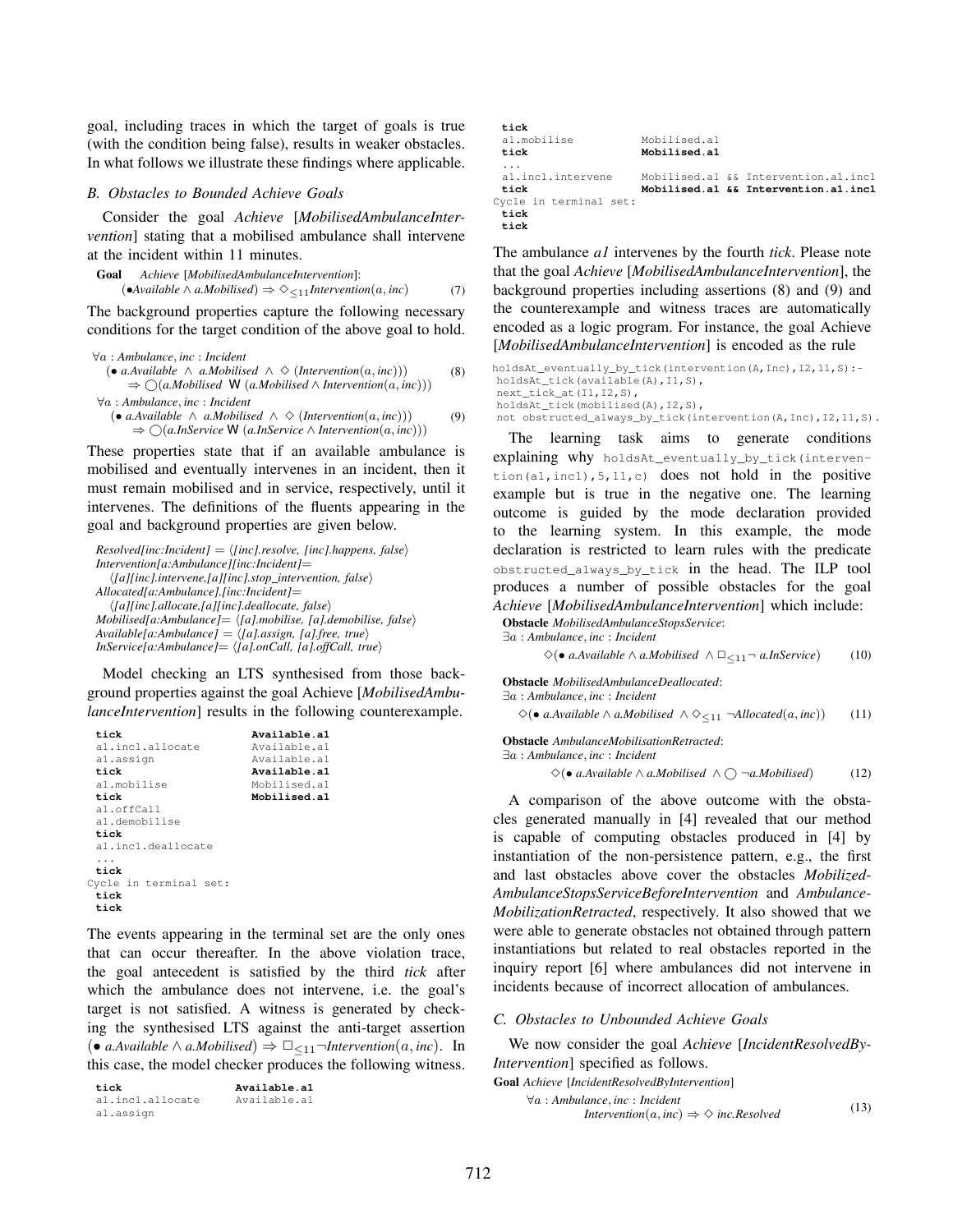Among the background properties *BP*, the following provide necessary conditions for the target *inc.Resolved* and for treating a patient at an incident location.

$$
\forall p : Patient, inc : Incidentinc.Resolved \Rightarrow (Injured(p, inc) \rightarrow TreatedALLocation(p, inc))
$$
(14)  

$$
\forall p : Patient, inc : Incidentinc.Resolved \Rightarrow (Injured(p, inc) \rightarrow p.AdmittedToHospital)
$$
(15)  

$$
\forall p : Patients, inc : Incident. TreatedALLocation(p, inc) \Rightarrow(\forall r : Resource CriticallyNeeds(p, r) \rightarrow UsedOn(r, p))
$$
(16)

#### *BP* also includes the fluent definitions:

*AdmittedToHospital[p:Patient]*= h*[p].admit, [p].discharge, false*i *Injured[p:Patient][i:Incident]* = h*[p][i].isInjured,[p][i].isRecovered, false*i *TreatedAtLocation[p:Patient][i:Incident]*= h*[p][i].isTreated,[p][i].finishTreatment, false*i *CriticallyNeeds[p:Patient][r:Resource]*= h*[p][r].needs,[p][r].use, false*i  $Use dOn[r:Resource][p: Patient] = \langle [r][p].use, [r][p].not\_use, false \rangle$ 

Model checking L(*BP*) against the goal results in the following counterexample trace.

```
tick
 p1.inc1.isInjured
 a1.inc1.allocate
 a1.assign
 tick
 a1.mobilise
 tick
                           Intervention.a1.incl
 tick Intervention.a1.inc1
 a1.inc1.stop_intervention
 a1.inc1.deallocate
 a1.free
tick
Cycle in terminal set:
 tick
 tick
```
In this violation trace, an ambulance intervenes but the incident is never resolved.The background properties are then verified against the anti-target assertion *Intervention*( $a$ , *inc*)  $\Rightarrow$ ✷¬*inc.Resolved* which yields the following witness trace.

```
tick
 p1.inc1.isInjured
 p1.r1.needs
 a1.inc1.allocate
 assign.a1
 tick
 a1.mobilise
 tick
 a1.inc1.intervene Intervention.a1.inc1<br>tick Intervention.a1.inc1
                           tick Intervention.a1.inc1
 r1.p1.use
 p1.inc1.isTreated
 tick Intervention.a1.inc1
 admit.p1
 inc1.resolve Resolved.incl
 tick Resolved.inc1
Cycle in terminal set:<br>tick
 tick Resolved.inc1
                          tick Resolved.inc1
```
This witness illustrates an incident resolved eventually after an ambulance's intervention. The background properties including domain properties (14), (15) and (16), the goal *Achieve* [*IncidentResolvedByIntervention*] and the counterexample and witness traces are automatically encoded as a logic program. For example, the goal [*IncidentResolved-ByIntervention*] is represented by the following rule.

holdsAt\_eventually\_tick(resolved(Inc),I,S): holdsAt\_tick(intervention(A,Inc),I,S), not obstructed\_always\_tick(resolved(Inc),I,S).

The predicate  $holdsAt_eventsually_tick(f,i,s)$  means that fluent  $f$  is true at some tick in the future after timepoint  $i$  in trace  $s$  unless an obstacle that always prevents it from being true holds. The ILP tool suggests the following possible obstacles.

| <b>Obstacle</b> IncidentNotResolvedByIntervention<br>$\Diamond \exists a : Ambalance, inc : Incident$<br>$(Interior (a, inc) \wedge \Box \neg Resolved (inc))$                                                               | (17) |
|------------------------------------------------------------------------------------------------------------------------------------------------------------------------------------------------------------------------------|------|
| <b>Obstacle</b> PatientNotAdmittedToHospital                                                                                                                                                                                 |      |
| $\Diamond \exists a : Ambalance, inc : Incident$                                                                                                                                                                             |      |
| $(Interior(a, inc) \wedge$                                                                                                                                                                                                   | (18) |
| $\exists p : \textit{Pattern} \textit{Injured}(p, inc) \land \Box \neg p \textit{.AdmittedToHospital})$                                                                                                                      |      |
| <b>Obstacle</b> PatientNotTreatedAtIncidentLocation<br>$\Diamond \exists a : Ambalance, inc : Incident$<br>$(Interior (a, inc) \wedge (\exists p : Patient$<br>$Injured(p, inc) \wedge \Box \neg TreatedAtLocation(p, inc))$ | (19) |
| <b>Obstacle</b> CriticalCareNotGivenToPatient                                                                                                                                                                                |      |
| $\Diamond \exists a : Ambalance, inc : Incident$                                                                                                                                                                             |      |
| $(Interior (a, inc) \wedge (\exists p : Patient, r : Resource$                                                                                                                                                               |      |
| Injured(p, inc) $\wedge \square \neg CriticallyNeeds(p,r))$                                                                                                                                                                  | (20) |
| <b>Obstacle</b> ResourceNotUsedOnPatient<br>$\Diamond \exists a : Ambulance, inc : Incident$                                                                                                                                 |      |
| $(Interiorention(a, inc) \wedge (\exists p : Patient, r : Resource$                                                                                                                                                          | (21) |
| $Injured(p, inc) \wedge \Box \neg UsedOn(r, p))$                                                                                                                                                                             |      |
| <b>Obstacle</b> AmbulanceNotAvailableAfterIntervention<br>$\Diamond \exists a : Ambalance, inc : Incident$                                                                                                                   |      |
| $(Interior (a, inc) \wedge \Diamond \neg a. available)$                                                                                                                                                                      | 22)  |
|                                                                                                                                                                                                                              |      |

By comparing the output of the learning system with those identified in [4], we find that the first obstacle corresponds to the high-level obstacle *IncidentNotResolvedByIntervention* obtained through manual regression in [4]. The obstacles (18) and (19) are sub-obstacles for *IncidentNotResolved-ByIntervention* obtained from the domain properties. The tool also produced obstacles at a finer level such as *ResourceNotUsedOnPatient*. Note that this obstacle suggests that resources may be used on patients who do not need it. This may trigger the addition of a missing domain property that states that a necessary condition for using a resource on a patient is that the patient critically needs it.

#### VI. DISCUSSION AND RELATED WORK

Our applications to medium-sized case studies indicate that the techniques used are scalable. In general, the scalability of the approach is determined by the scalability of the model checker and learning tool used. The scalability of model checker is affected by the number of goals and composed LTSs, one for each domain property, per iteration. Since the approach is incremental, it takes one goal at a time and finds all its obstacles. Hence we do not discuss an upper bound on the number of goals handled. The number of domain properties provided per iteration is dependent on the necessary conditions for the goal's target condition to be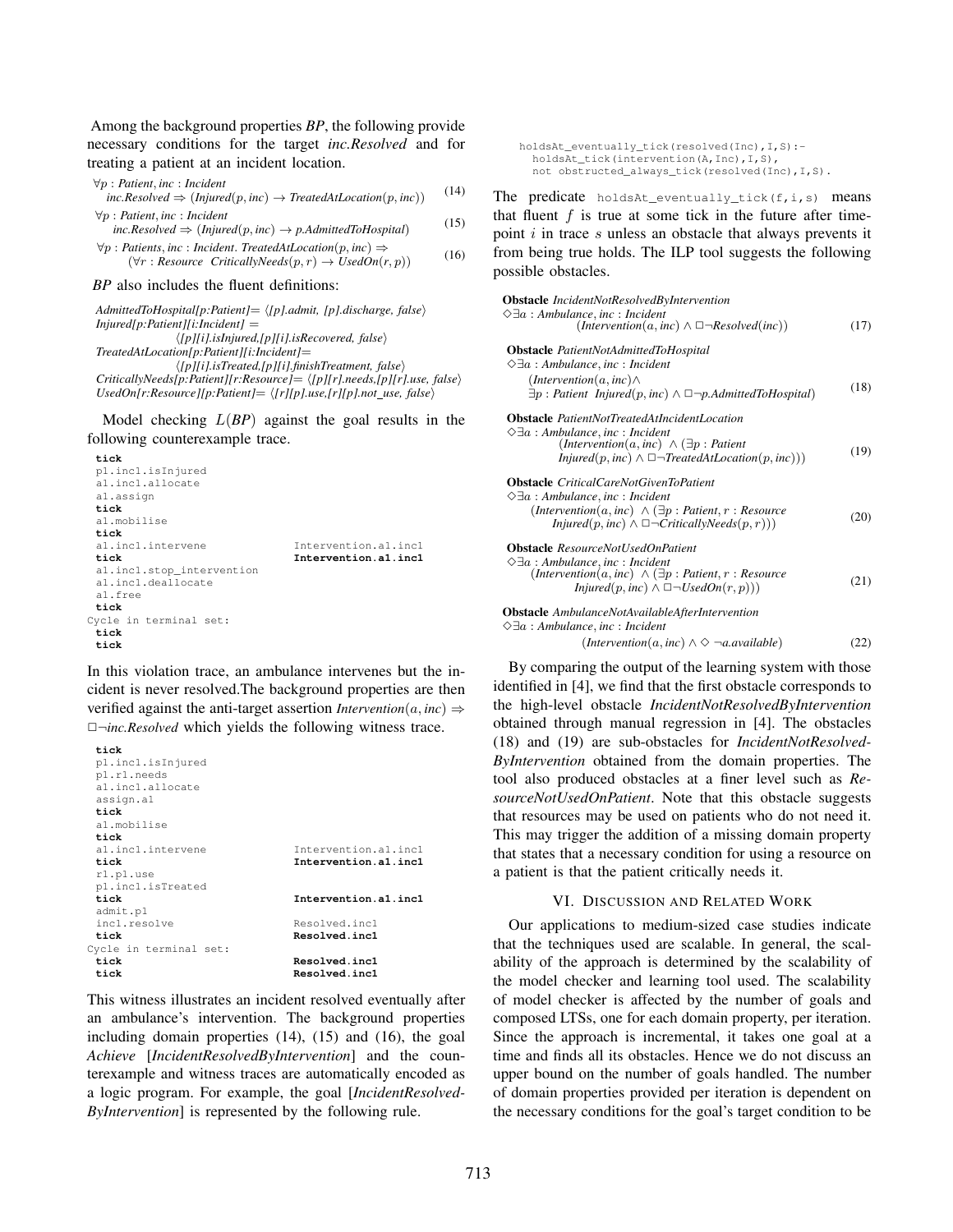satisfied and is assumed to be small. As for the ILP system, it uses an Answer Set Programming solver [20] which grounds the logic programs before searching for solutions. It scales for finite domains and is comparable to SAT-solvers. The complexity of translating each assertion to an automata or a logic program is exponential in the size of the FLTL formula. As these correspond to individual goals or domain properties for goals' target conditions, they remain small enough to be handled by the tool.

Obstacles were originally introduced as informal goal obstruction scenarios in [21], used in [3] for requirements elaboration. Heuristics for informally identifying possible exceptions and errors in such scenarios are proposed in [22]. Obstacles as goal obstruction preconditions were introduced in [23] where various techniques for obstacle analysis are outlined. Lutz and colleagues discuss a convincing application of obstacle analysis to identify anomaly-handling requirements for a NASA unmanned aerial vehicle [24]. The DDP approach to risk analysis also integrates a lightweight form of obstacle analysis [2]. The integration of hazard analysis in the early stages of the RE process is advocated in [25]. Iterative approaches for defect-driven modification of requirements specifications in the context of system faults and human errors are proposed in [26], [27]. Fault trees and threat trees are discussed as special types of risk trees in [28] and [29], respectively.

The approach presented here is much related to that described in [4] where techniques are proposed for identifying and resolving obstacles to goals. In [4] obstacles are generated from goal negations and domain properties by applying a formal regression calculus or by using obstruction patterns. Though their techniques are sound, the processes are manual; the pattern-based technique is restricted to patterns available in the catalogues. Our approach complements the obstacle identification process by (a) providing automated support for generating obstacles from given goals and domain properties and (b) computing a wider class of obstacles that cannot be identified through pattern-based techniques. However, our approach does not address the various obstacle resolution options studied there.

Our approach builds upon the work presented in [5], [30] where model checking and ILP are used for the elaboration of specifications operationalising goals and the derivation of non-zeno behaviour models, respectively. However the technique here involves several challenges that were not addressed in [5], [30]. The witnesses are here generated without human intervention. The role of counterexamples and witnesses is inverted as counterexamples are considered to be positive examples for learning obstacles while witnesses are considered as negative examples. The goal language is much more expressive as it covers any *Achieve* or *Maintain/Avoid* goal which were not covered in [5].

The approach presented here is also somewhat related to the technique described in [31]. The authors in [31] use a

reasoning technique called abduction by refutation to detect a complete set of counterexamples for invariants expected to hold for a given system description. The output of the approach is a set of transition relations that show where an invariant does not hold. Such transitions, however, are not guaranteed to be reachable from the initial state of the description and hence it is assumed that reachability checks are performed separately. Also, the invariant structure is limited to the form  $(C \to T)$ . Our approach has several advantages: (a) it guarantees that any detected obstacle is indeed reachable from the initial state, (b) the obstacles are produced in the goal language and (c) this language is richer and more expressive than the one applicable in [31].

Our mechanism for encoding goals to learn obstacles is related to the formalisation of abnormality-relations in logic programming [32]. In the latter, abnormality-relations are used to revise an agent's default assumptions. Similarly, our use of obstruction predicates in the body of goal rules provides the means for revising the engineer's default assumption about when the goal's target holds in the domain.

## VII. CONCLUSION AND FUTURE WORK

The framework described in this paper is a formal, toolsupported approach for incrementally generating obstacles that may prevent goals from being achieved within a given domain. It uses model checking for generating traces that violate and satisfy the goals from a given system description, and an inductive learning tool for computing obstacles from these traces. This iterative process ends once a domaincomplete set of obstacles is generated. We applied the proposed approach to a real safety-critical system, the London Ambulance Service where a domain-complete set of obstacles was computed. Our application has shown an improvement over existing methods through automation and detection of a wider class of obstacles.

We envision a number of extensions to the work presented here. First, we will investigate enriching the framework with incremental techniques for resolving the detected obstacles. For this purpose, we plan to revisit the learning phase of the approach and apply ILP algorithms for theory revision. We further plan to extend the framework to handle goals and obstacles which are associated with probabilities. To do so, the use of tools such as probabilistic model checking and probabilistic ILP will be explored. As part of our future work, we intend to adapt our approach to detect conflicts among goals. One way we envision this being possible is by learning boundary conditions for goal conflict from traces generated through deadlock checks.

## ACKNOWLEDGMENT

We are grateful to Bernard Lambeau and the reviewers for their careful inspection and feedback on an earlier version of the paper. This work is financially supported by ERC project PBM - FIMBSE (No. 204853).